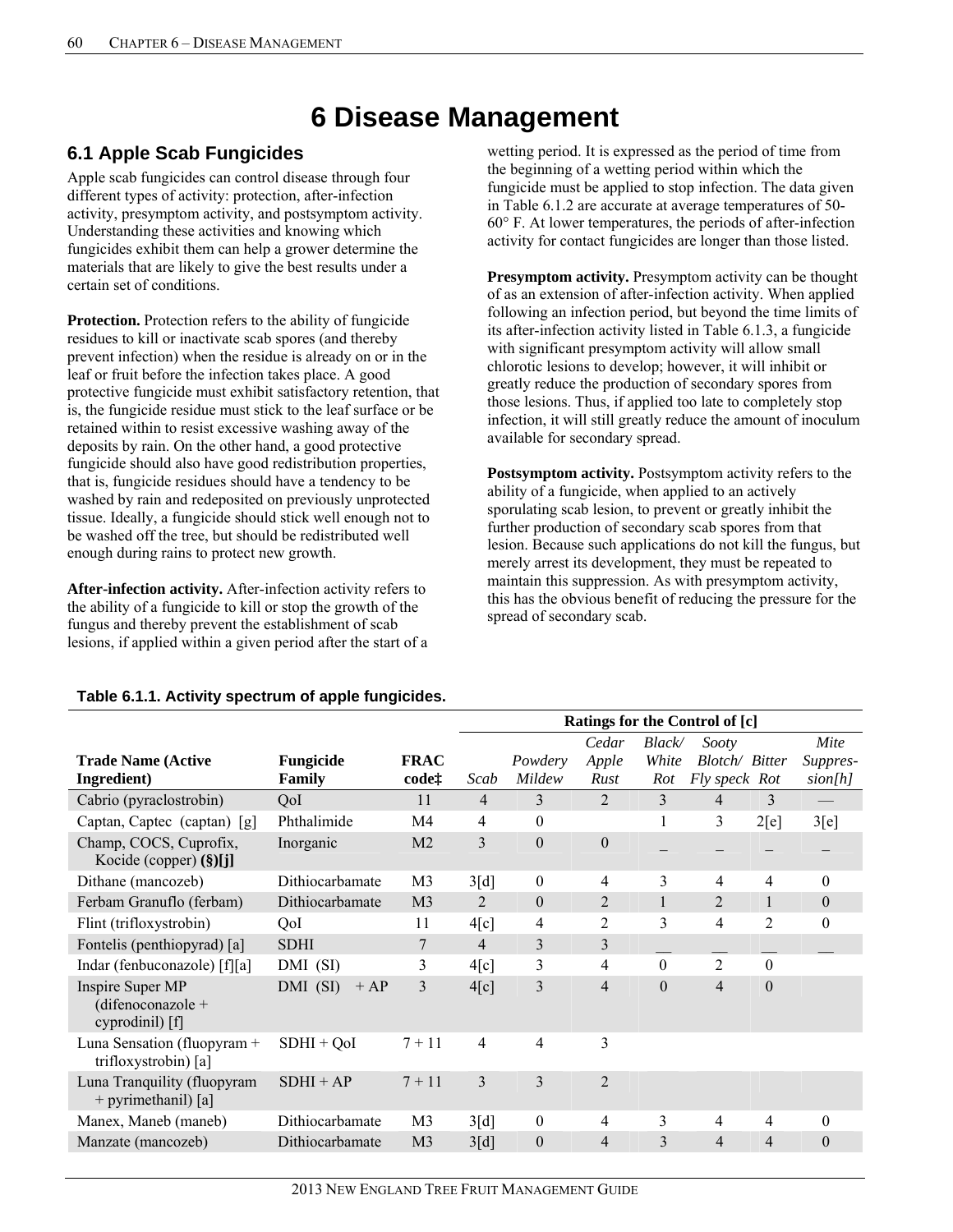|                                                                          |                 |                   | Ratings for the Control of [c] |                  |                  |                  |                  |                   |                |  |
|--------------------------------------------------------------------------|-----------------|-------------------|--------------------------------|------------------|------------------|------------------|------------------|-------------------|----------------|--|
|                                                                          |                 |                   |                                |                  | Cedar            | Black/           | Sooty            |                   | Mite           |  |
| <b>Trade Name (Active</b>                                                | Fungicide       | <b>FRAC</b>       |                                | Powdery          | Apple            | White            | Blotch/ Bitter   |                   | Suppres-       |  |
| Ingredient)                                                              | Family          | code <sup>+</sup> | Scab                           | Mildew           | Rust             | Rot              | Fly speck Rot    |                   | sion[h]        |  |
| Merivon (fluxapyroxad +<br>pyraclostrobin) [a]                           | $SDHI + QoI$    | $7 + 11$          | $\overline{4}$                 | 4                | 3                |                  |                  |                   |                |  |
| Penncozeb (mancozeb)                                                     | Dithiocarbamate | M <sub>3</sub>    | 3[d]                           | $\boldsymbol{0}$ | 4                | 3                | 4                | $\overline{4}$    | $\mathbf{0}$   |  |
| Polyram (metiram)                                                        | Dithiocarbamate | M <sub>3</sub>    | 3[d]                           | $\boldsymbol{0}$ | 4                | 3                | 4                | $\overline{4}$    | $\mathbf{0}$   |  |
| Pristine (pyraclostrobin $+$<br>boscalid)                                | $QoI + SDHI$    | $11 + 7$          | $\overline{4}$                 | 3                | $\overline{2}$   | 3                | 4                | 3                 |                |  |
| Procure triflumizole [f][a]                                              | DMI (SI)        | 3                 | 4[c]                           | 4                | 4                | $\theta$         | $\theta$         | $\theta$          |                |  |
| Rally (myclobutanil) [f][a]                                              | DMI (SI)        | 3                 | 4[c]                           | 4                | $\overline{4}$   | $\mathbf{0}$     | $\overline{0}$   | $\boldsymbol{0}$  |                |  |
| Rubigan (fenarimol) [f][a]                                               | DMI (SI)        | 3                 | 4[c]                           | 4                | 4                | $\boldsymbol{0}$ | $\theta$         | $\boldsymbol{0}$  |                |  |
| Scala (pyrimethanil) [f]                                                 | AP              | 9                 | 2[f]                           |                  | $\theta$         | $\boldsymbol{0}$ | $\boldsymbol{0}$ | $\boldsymbol{0}$  |                |  |
| Sovran (kresoxim-methyl)                                                 | QoI             | 11                | 4[c]                           | 4                | $\overline{2}$   | 3                | 4                | 2                 | $\theta$       |  |
| Sulfur (sulfur) §                                                        | Inorganic       | M <sub>2</sub>    | $\overline{2}$                 | $\overline{2}$   | $\boldsymbol{0}$ | 1                | 1                | $\qquad \qquad -$ | $\mathbf{0}$   |  |
| Syllit (dodine)                                                          | Guanidine       | M7                | 2[b,c]                         | $\mathbf{0}$     | 1                | 1                | 1                | $\theta$          | $\theta$       |  |
| Tebuzol (tebuconazole) [f][a]                                            | DMI (SI)        | 3                 | 4[c]                           | 4                | $\overline{4}$   | $\boldsymbol{0}$ | $\overline{2}$   | $\boldsymbol{0}$  |                |  |
| Topguard (flutriafol) [a]                                                | DMI (SI)        | 3                 | 4[c]                           | 4                | 4                | $\theta$         | $\theta$         | $\theta$          |                |  |
| Topsin M (thiophanate-<br>methyl)                                        | Benzimidazole   | M <sub>1</sub>    | 2[b,c]                         | 2[c]             | $\theta$         | $\overline{4}$   | 4                |                   | $\overline{2}$ |  |
| Vangard (cyprodinil)                                                     | AP              | 9                 | 2f                             | 1                |                  | $\boldsymbol{0}$ | $\boldsymbol{0}$ | $\boldsymbol{0}$  | $\mathbf{0}$   |  |
| Ziram (ziram)                                                            | Dithiocarbamate | M <sub>3</sub>    | 2                              | $\boldsymbol{0}$ | $\overline{c}$   |                  | 3                |                   |                |  |
| $\mathbf{I}^T$ and $\mathbf{A}$ are according to the set of $\mathbf{I}$ |                 |                   |                                |                  |                  |                  |                  |                   |                |  |

## **Table 6.1.1. Activity spectrum of apple fungicides.**

#### **Key to control ratings:**

 $\blacksquare$  = Unknown or does not apply  $0 =$  none,  $1 =$  slight,  $2 =$  fair,  $3 =$  good,  $4 =$  excellent

#### **Notes:**

**[a]** To manage resistance and improve efficacy tank mix with captan or an EBDC

[b] Activity downgraded because of resistance concerns.

**[c]** Resistance is documented or suspected in many orchards

**[d]** Indicates efficacy at the 1 lb/100 gal rate; efficacy increases to 4 with the 2 lb/100 gal rate.

**[e]** Limited residual activity. Efficacy rating of "good" assumes regular reapplication during periods of heavy disease pressure. More effective against sooty blotch, less effective against fly speck.

**[f]** Activity of these materials is highly rate-dependent. Stated efficacies assume a rate of 9 fl oz/A for Rubigan 1E, 5 oz/A for Rally, 9 oz/A for Procure 50WS, 5oz/A for Vangard, and 10 oz/A for Scala, 4 fl oz/A Inspire + 4 fl oz/A cyprodinil.

**[g]** 24hr REI for some formulations.

**[h]** These indicate the degree of mite suppression of the product when used on a full-season schedule.

**[i]** AP = anilinopyrimidine; DMI = demethylation inhibitor, also known as SI = sterol inhibitor; QoI = quinone outside inhibitor or strobilurin; SDHI = succinate dehydrogenase inhibitor.

**[j]** Copper used for control of fireblight immediately before or at green tip will protect against scab infections for 5 to 7 days. It may also reduce resistant scab populations.

**§** = potentially acceptable in certified organic programs. Not all formulations of the active ingredient are acceptable in certified organic programs.

**‡ =** The Fungicide Resistance Action Committee FRAC: http://www.frac.info/frac/index.htm is an organization committed to prolonging the effectiveness of fungicides at risk for resistant development and to minimizing crop loss due to resistance development. With the exception of lettered codes, fungicides with the same FRAC code have a similar chemistry modes of action and the propensity for crossresistance development.

 *Information compiled from 48-hr residue tests conducted at the New York State Agricultural Experiment Station, except where noted. Pesticides with a long residual period, like pyrethroids, will have a more negative impact than pesticides with short-lived residue, like some organophosphates.*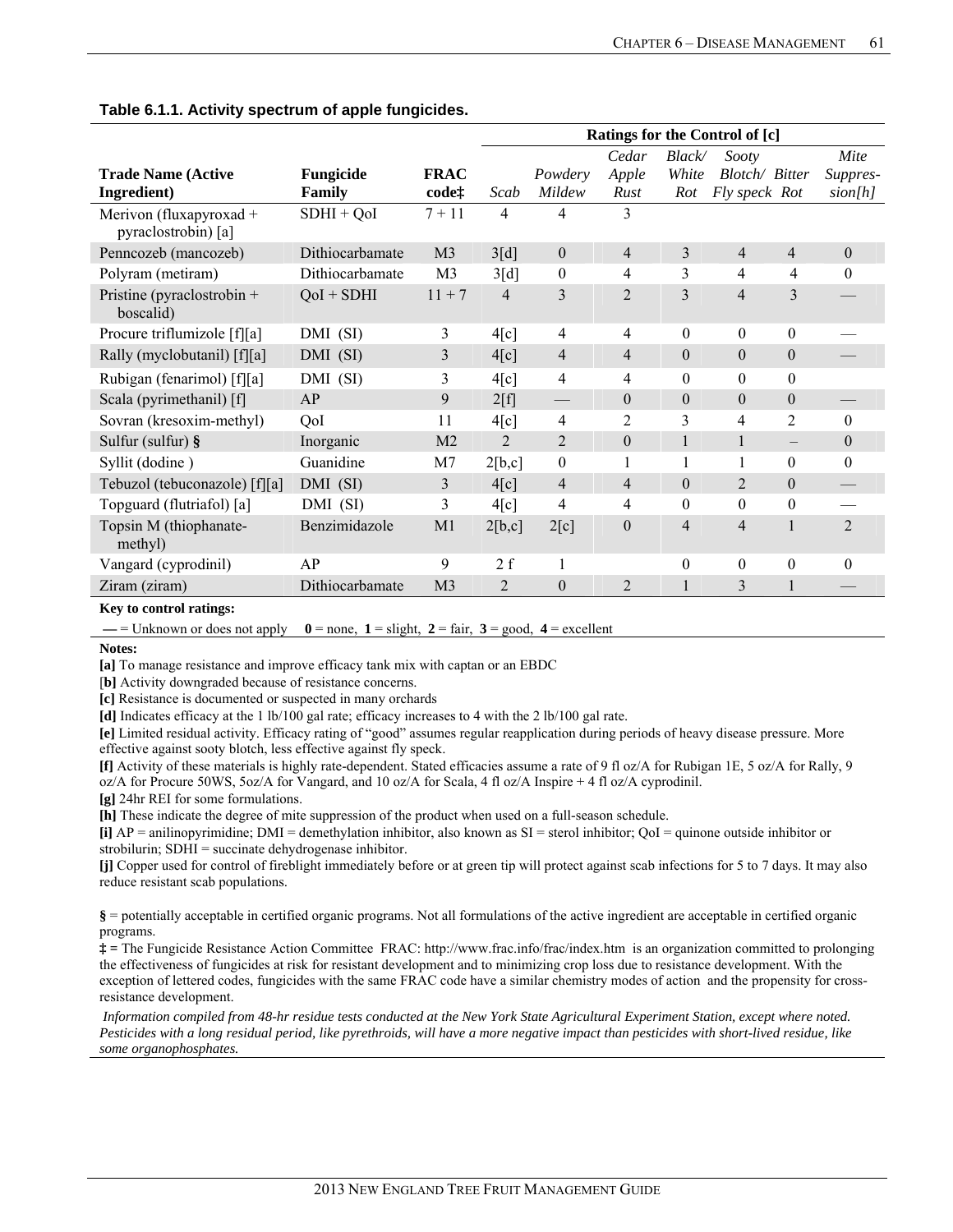| rable 6.1.2. Relative toxicity or apple fungicides to belieficials. |                                       |                                  |                                  |  |  |  |  |  |  |
|---------------------------------------------------------------------|---------------------------------------|----------------------------------|----------------------------------|--|--|--|--|--|--|
|                                                                     | <b>Beneficial Species<sup>3</sup></b> |                                  |                                  |  |  |  |  |  |  |
| <b>Active Ingredient (Trade Name)</b>                               | Bees <sup>1</sup>                     | Amblyseius fallacis <sup>2</sup> | Typhlodromus pyri <sup>2</sup>   |  |  |  |  |  |  |
| captan                                                              | L                                     | L                                | L                                |  |  |  |  |  |  |
| cyprodinil (Vangard)                                                | $\mathbf{L}$                          |                                  |                                  |  |  |  |  |  |  |
| dodine (Syllit)                                                     | L                                     | L[a]                             | L                                |  |  |  |  |  |  |
| difenoconazole (Inspire)                                            | $\mathbf{L}$                          | L                                | $\mathbf{L}$                     |  |  |  |  |  |  |
| fenarimol (Rubigan)                                                 | L                                     | L                                | L                                |  |  |  |  |  |  |
| ferbam (Ferbam)                                                     | $\mathbf{L}$                          |                                  |                                  |  |  |  |  |  |  |
| fenbuconazole (Indar)                                               | L                                     | $\mathbf{L}$                     | L                                |  |  |  |  |  |  |
| fluopyram + pyrimethanil (Luna Tranquility) [a]                     |                                       |                                  |                                  |  |  |  |  |  |  |
| fluopyram + trifloxystrobin (Luna Sensation) [a]                    |                                       |                                  |                                  |  |  |  |  |  |  |
| flutriafol (Topguard)                                               | L                                     | L                                | L                                |  |  |  |  |  |  |
| fluxapyroxad + pyraclostrobin (Merivon) [a]                         | L                                     |                                  |                                  |  |  |  |  |  |  |
| kresoxim-methyl (Sovran)                                            | L                                     | L                                | L                                |  |  |  |  |  |  |
| mancozeb (Dithane, Manzate, Penncozeb)                              | $\mathbf{L}$                          | $M-H[b]$                         | $M-H[b]$                         |  |  |  |  |  |  |
| maneb (Manex, Maneb)                                                | L                                     | $M-H[b]$                         | $M-H[b]$                         |  |  |  |  |  |  |
| metiram (Polyram)                                                   | $\mathbf{L}$                          |                                  |                                  |  |  |  |  |  |  |
| myclobutanil (Rally)                                                | $\mathbf{L}$                          | L[c]                             | L[c]                             |  |  |  |  |  |  |
| penthiopyrad (Fontelis)                                             |                                       |                                  |                                  |  |  |  |  |  |  |
| pyraclostrobin (Cabrio)                                             | L                                     |                                  | $\overbrace{\phantom{aaaaa}}^{}$ |  |  |  |  |  |  |
| pyraclostrobin + boscalid (Pristine)                                | $\mathbf{L}$                          |                                  |                                  |  |  |  |  |  |  |
| pyrimethanil (Scala)                                                |                                       |                                  |                                  |  |  |  |  |  |  |
| $(\S)$ sulfur                                                       | $\mathbf{L}$                          | L[a]                             | L[a]                             |  |  |  |  |  |  |
| thiophanate-methyl (Topsin M)                                       | L                                     | L[c]                             | L[c]                             |  |  |  |  |  |  |
| tebuconazole (Tebuzol)                                              | $\mathbf{L}$                          | L[c]                             | L[c]                             |  |  |  |  |  |  |
| trifloxystrobin (Flint)                                             | $\mathbf{L}$                          | L                                | $\mathbf{L}$                     |  |  |  |  |  |  |
| triflumizole (Procure)                                              | $\mathbf L$                           |                                  |                                  |  |  |  |  |  |  |
| ziram                                                               | $\mathbf{L}$                          | $M-H[b]$                         | $M-H[b]$                         |  |  |  |  |  |  |
| ln.<br><b>1. The Contract Table</b>                                 |                                       |                                  |                                  |  |  |  |  |  |  |

## **Table 6.1.2. Relative toxicity of apple fungicides to beneficials.**

 ${}^{1}$ Bees = honeybees

 $2$  A predatory mite found throughout New England

3 Information on other beneficial species, such as *Stethorus punctum* or *Aphidoletes aphidimyza*, does not exist.

## **Key to toxicity ratings:**

 $\mathbf{L} =$  (bees) not hazardous to honey bees at any time. 1 hr to 1 day residual toxicity (all others) low impact on population (less than 30% mortality after 48 hr).

 **M** = moderate impact on population (between 30% and 70% mortality after 48 hr).

- $H =$  high impact on population (more than 70% mortality after 48 hr).
- **—** = no data.

#### **Notes:**

[a] Information derived from 24-hr slide dip tests conducted at the New York State Agricultural Experiment Station.

[b] Low to moderate impact from several early season (through 1C) applications; moderate to high impact from summer applications.

[c] This information is derived from application field tests conducted at the New York State Agricultural Experiment Station.

§ = potentially acceptable in certified organic programs.

(§) not all formulations of the active ingredient are acceptable in certified organic programs.

#### **Table 6.1.3. Characteristics of apple scab fungicides.**

|                                         |            |                  |                       | After-           |         |         |
|-----------------------------------------|------------|------------------|-----------------------|------------------|---------|---------|
| <b>Fungicide and Rate/100 Gal</b>       |            |                  |                       | <b>Infection</b> |         |         |
| (assuming 300 gpa for std.              |            |                  |                       | <b>Activity</b>  | Pre-    | Post-   |
| trees)                                  | Protection | <b>Retention</b> | <b>Redistribution</b> | $(hr)$ [4]       | symptom | symptom |
| Captan, Captec (captan)<br>$50WP$ 2 lb; | VG         | VG               |                       | 18-24            | none    | none    |
| 80WDG 1.25 lb; 4L 1 gt.                 |            |                  |                       |                  |         |         |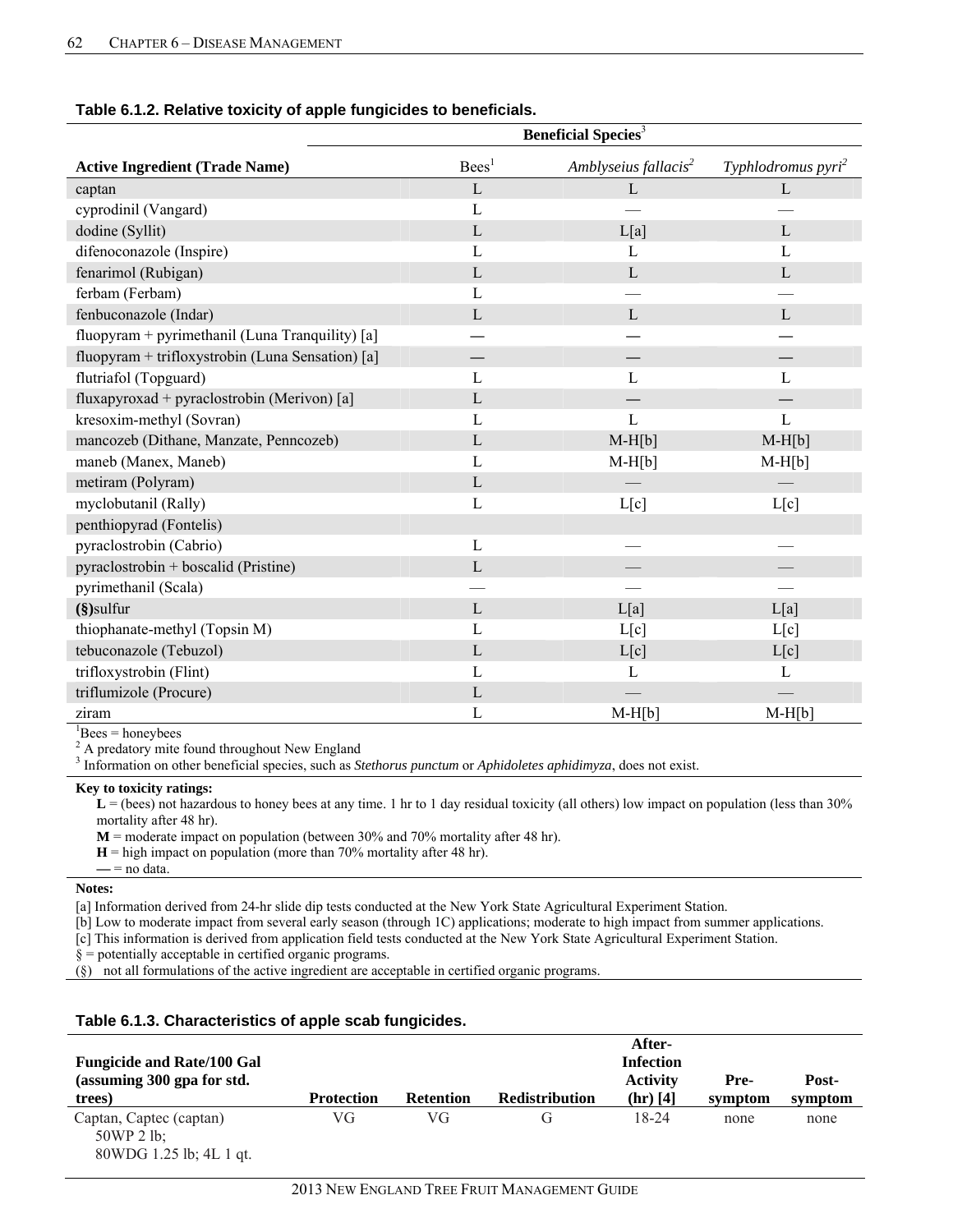| <b>Fungicide and Rate/100 Gal</b><br>(assuming 300 gpa for std.                |                          |                  |                          | After-<br><b>Infection</b><br><b>Activity</b> | Pre-      | Post-     |
|--------------------------------------------------------------------------------|--------------------------|------------------|--------------------------|-----------------------------------------------|-----------|-----------|
| trees)                                                                         | <b>Protection</b>        | <b>Retention</b> | <b>Redistribution</b>    | $(hr)$ [4]                                    | symptom   | symptom   |
| copper (Champ, COCS, Cuprofix,<br>Kocide)<br>recommended rates.                | G                        | G                | G                        | $\gamma$                                      |           |           |
| Dithane (mancozeb)<br>DF Rainshield; M45, 2 lb;<br>F45 Rainshield, 1.6 qt. [3] | VG                       | VG               | $\mathbf G$              | 18-24                                         | none      | none      |
| Ferbam Granuflo (ferbam)<br>$0.9$ lb                                           | $\mathbf G$              | $\mathsf G$      | $\mathbf G$              | $15 - 20$                                     | none      | none      |
| Flint (trifloxystrobin) 50WP<br>$0.67$ oz                                      | VG                       | E                | G                        | $48 - 72[2]$                                  | none      | G         |
| Fontelis (penthiopyrad)<br>$6.7$ fl oz                                         |                          |                  |                          |                                               |           |           |
| Indar 2F (fenbuconazole)<br>$2.33$ fl oz                                       | VG                       | VG               | G                        | none                                          | E         | VG        |
| Inspire Super (difenoconazole +<br>cyprodinil)<br>1.33 fl oz.                  | VG                       | VG               | G                        | 48                                            | ${\bf E}$ | VG        |
| liquid lime sulfur<br>1.5-2 gal $\S$                                           | $\rm F$                  | $F-G$            | $F-G$                    | 72-96                                         | none      | F         |
| Luna Sensation (fluopyram +<br>trifloxystrobin)<br>1.9f1oz                     |                          |                  |                          |                                               |           |           |
| Luna Tranquility (fluopyram +<br>pyrimethanil)<br>5.3 fl oz                    |                          |                  |                          |                                               |           |           |
| Manzate (mancozeb)<br>Prostick, 2 lb;<br>Flowable 1.6 qt [3]                   | VG                       | VG               | G                        | 18-24                                         | none      | none      |
| Merivon (fluxapyroxad +<br>pyraclostrobin)<br>1.8f1oz                          |                          |                  |                          |                                               |           |           |
| Penncozeb (mancozeb)<br>75DF, 80DF 2 lb;<br>4FL 1.6 qt [3]                     | VG                       | VG               | G                        | 18-24                                         | none      | none      |
| Polyram (metiram)<br>80WP, 2 lb [3]                                            | VG                       | VG               | G                        | 18-24                                         | none      | none      |
| Procure (triflumizole)<br>480 SC, 2.5 oz [1]                                   | $\mathbf F$              | <b>VG</b>        | ${\bf P}$                | 72-96                                         | ${\bf E}$ | $G-VG$    |
| Rally (myclobutanil) 40WP, 2 oz<br>$[1]$                                       | $\mathbf F$              | VG               | ${\bf P}$                | 72-96                                         | E         | $G-VG$    |
| Rubigan (fenarimol)<br>1EC, 3-4 fl oz [1]                                      | $\rm F$                  | <b>VG</b>        | ${\bf P}$                | 72-96                                         | ${\bf E}$ | $G-VG$    |
| Scala (pyrimethanil)<br>600SC, 3.3 oz                                          | G                        | G                | $\overline{?}$           | 48-72                                         | none      | none      |
| Sovran (kresoxim-methyl)<br>50WP, 1.33 oz                                      | VG                       | E                | $\mathbf G$              | $48 - 72[2]$                                  | none      | G         |
| sulfur, 5 lb actual §                                                          | $\rm F$                  | $F-G$            | $F-G$                    | none                                          | none      | none      |
| Syllit (dodine) 3.4 FL, 12 oz [1]                                              | VG                       | VG               | ${\bf G}$                | 18-24                                         | E         | <b>VG</b> |
| Tebuzol (tebuconazole)<br>45DF, 2 oz [1]                                       | $\overline{\mathcal{L}}$ | $\overline{?}$   | $\overline{\mathcal{L}}$ | 72                                            | E         | $G-VG$    |

**Table 6.1.3. Characteristics of apple scab fungicides.**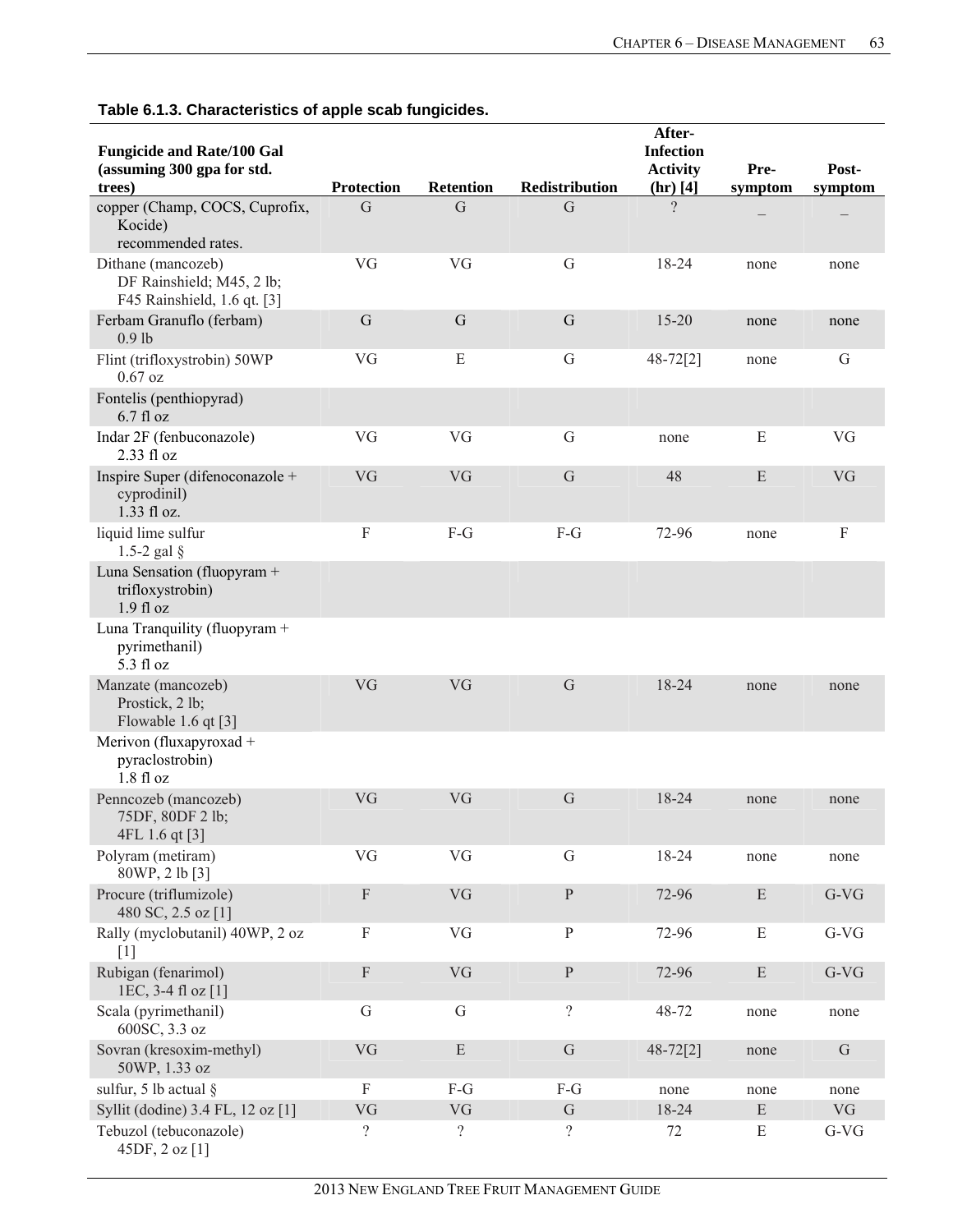| <b>Fungicide and Rate/100 Gal</b><br>(assuming 300 gpa for std.<br>trees) | <b>Protection</b> | <b>Retention</b> | <b>Redistribution</b> | After-<br><b>Infection</b><br><b>Activity</b><br>$(hr)$ [4] | Pre-<br>symptom | Post-<br>symptom |
|---------------------------------------------------------------------------|-------------------|------------------|-----------------------|-------------------------------------------------------------|-----------------|------------------|
| Topguard (flutriafol)<br>$4.3 \text{ fl oz}$                              |                   |                  |                       |                                                             |                 |                  |
| Topsin M (thiophanate-methyl)<br>70WP, 6 oz [1]                           | F                 | G                | $P-F$                 | 18-24                                                       | E               | VG               |
| Vangard (cyprodinil)<br>75WG, 1.67 oz                                     | G                 | G                | $\Omega$              | 48-72                                                       | none            | none             |
| Ziram (ziram) 76DF1<br>$1/2$ lb                                           | $F-G$             | $P-F$            | $F-G$                 | $15 - 20$                                                   | none            | none             |

### **Table 6.1.3. Characteristics of apple scab fungicides.**

**[1]** Not effective against resistant strains of the fungus.

**[2]** The after-infection activity of Sovran and Flint may be only 48 hr in orchards with resistant populations of apple scab.

**[3]** Note that efficacy will drop if the lower rate program is used.

**[4]** Given the wide spread prevalence of fungicide resistance in regional populations of apple scab, one should not rely on post-infection activity.

**§** potentially acceptable in certified organic programs.

(§) not all formulations of the active ingredient are acceptable in certified organic programs.

**Key:**  $P = \text{poor}, F = \text{fair}, G = \text{good}, VG = \text{very good}, E = \text{excellent}.$ 

## **Table 6.1.3. Characteristics of apple scab fungicides.**

|                                                                                |                   |                  |                | After-           |         |         |
|--------------------------------------------------------------------------------|-------------------|------------------|----------------|------------------|---------|---------|
| <b>Fungicide and Rate/100 Gal</b>                                              |                   |                  |                | <b>Infection</b> |         |         |
| (assuming 300 gpa for std.                                                     |                   |                  |                | <b>Activity</b>  | Pre-    | Post-   |
| trees)                                                                         | <b>Protection</b> | <b>Retention</b> | Redistribution | $(hr)$ [4]       | symptom | symptom |
| Captan, Captec (captan)<br>50WP 2 lb;<br>80WDG 1.25 lb; 4L 1 qt.               | VG                | VG               | G              | 18-24            | none    | none    |
| copper (Champ, COCS, Cuprofix,<br>Kocide)<br>recommended rates.                | G                 | G                | G              | $\gamma$         |         |         |
| Dithane (mancozeb)<br>DF Rainshield; M45, 2 lb;<br>F45 Rainshield, 1.6 qt. [3] | VG                | VG               | G              | 18-24            | none    | none    |
| Ferbam Granuflo (ferbam)<br>$0.9$ lb                                           | $\mathsf G$       | G                | G              | $15 - 20$        | none    | none    |
| Flint (trifloxystrobin) 50WP<br>$0.67$ oz                                      | VG                | E                | G              | $48 - 72[2]$     | none    | G       |
| Fontelis (penthiopyrad)<br>$6.7$ fl oz                                         |                   |                  |                |                  |         |         |
| Indar 2F (fenbuconazole)<br>2.33 fl oz                                         | VG                | VG               | $\mathbf G$    | none             | Е       | VG      |
| Inspire Super (difenoconazole +<br>cyprodinil)<br>$1.33$ fl oz.                | VG                | VG               | G              | 48               | E       | VG      |
| liquid lime sulfur<br>1.5-2 gal $\S$                                           | F                 | $F-G$            | $F-G$          | 72-96            | none    | F       |
| Luna Sensation (fluopyram +<br>trifloxystrobin)<br>$1.9$ fl oz                 |                   |                  |                |                  |         |         |
| Luna Tranquility (fluopyram +<br>pyrimethanil)<br>5.3 fl oz                    |                   |                  |                |                  |         |         |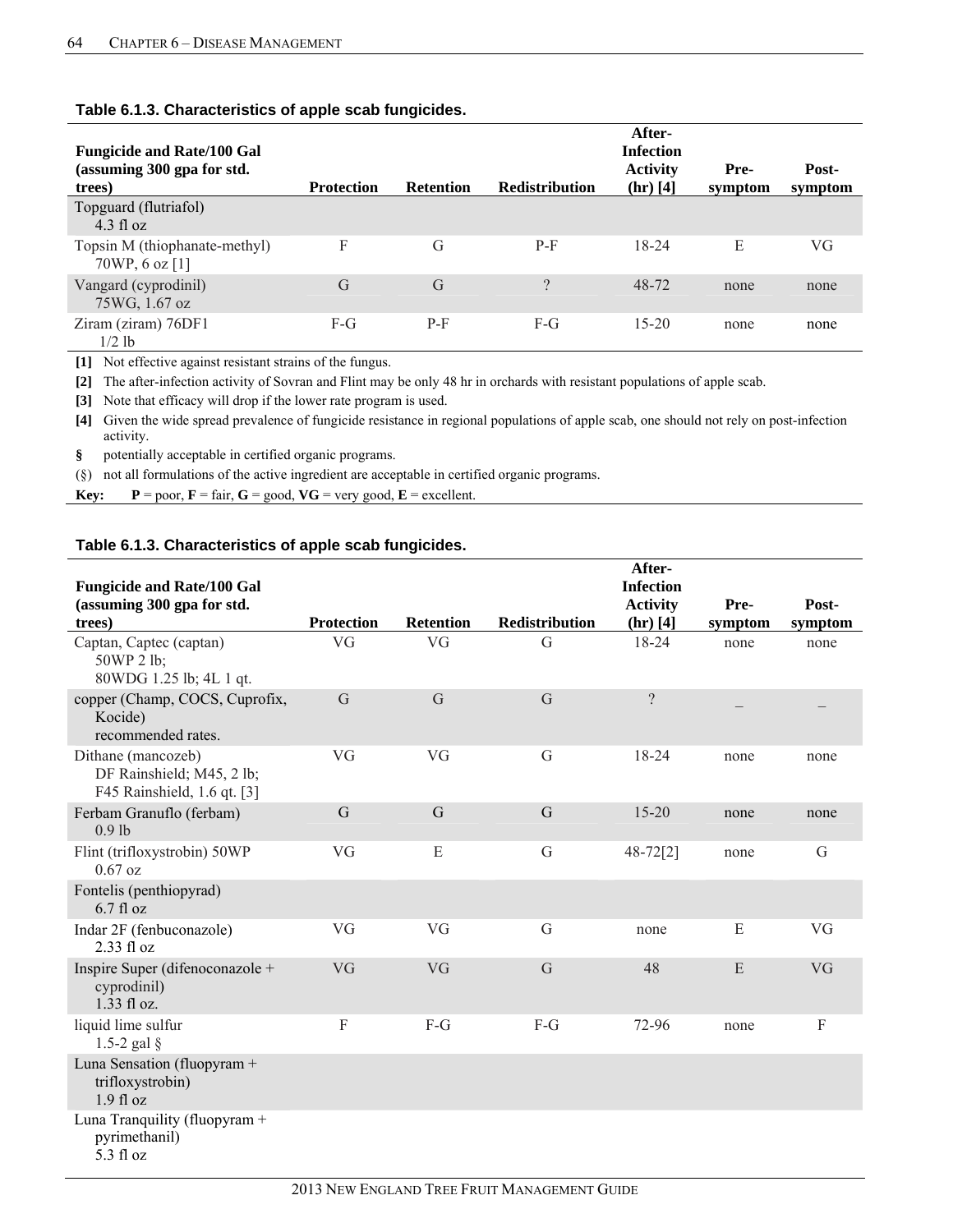| <b>Fungicide and Rate/100 Gal</b><br>(assuming 300 gpa for std.<br>trees) | <b>Protection</b> | <b>Retention</b> | Redistribution | After-<br><b>Infection</b><br><b>Activity</b><br>$(hr)$ [4] | Pre-<br>symptom | Post-<br>symptom |
|---------------------------------------------------------------------------|-------------------|------------------|----------------|-------------------------------------------------------------|-----------------|------------------|
| Manzate (mancozeb)<br>Prostick, 2 lb;<br>Flowable 1.6 qt $[3]$            | VG                | VG               | G              | 18-24                                                       | none            | none             |
| Merivon (fluxapyroxad +<br>pyraclostrobin)<br>1.8f1oz                     |                   |                  |                |                                                             |                 |                  |
| Penncozeb (mancozeb)<br>75DF, 80DF 2 lb;<br>4FL 1.6 qt [3]                | VG                | VG               | $\mathsf G$    | 18-24                                                       | none            | none             |
| Polyram (metiram)<br>80WP, 2 lb [3]                                       | VG                | VG               | G              | 18-24                                                       | none            | none             |
| Procure (triflumizole)<br>480 SC, 2.5 oz [1]                              | $\overline{F}$    | VG               | $\overline{P}$ | 72-96                                                       | E               | $G-VG$           |
| Rally (myclobutanil) 40WP, 2 oz<br>[1]                                    | $\mathbf{F}$      | VG               | $\mathbf{P}$   | 72-96                                                       | E               | $G-VG$           |
| Rubigan (fenarimol)<br>1EC, 3-4 fl oz [1]                                 | $\overline{F}$    | VG               | $\mathbf{P}$   | 72-96                                                       | E               | $G-VG$           |
| Scala (pyrimethanil)<br>600SC, 3.3 oz                                     | G                 | G                | $\gamma$       | 48-72                                                       | none            | none             |
| Sovran (kresoxim-methyl)<br>50WP, 1.33 oz                                 | VG                | E                | $\mathbf G$    | $48 - 72[2]$                                                | none            | G                |
| sulfur, 5 lb actual §                                                     | $\mathbf{F}$      | F-G              | F-G            | none                                                        | none            | none             |
| Syllit (dodine) 3.4 FL, 12 oz [1]                                         | VG                | VG               | $\mathsf G$    | 18-24                                                       | E               | VG               |
| Tebuzol (tebuconazole)<br>45DF, 2 oz [1]                                  | $\gamma$          | $\gamma$         | $\gamma$       | 72                                                          | E               | $G-VG$           |
| Topguard (flutriafol)<br>4.3 f1 oz                                        |                   |                  |                |                                                             |                 |                  |
| Topsin M (thiophanate-methyl)<br>70WP, 6 oz [1]                           | $\mathbf F$       | G                | $P-F$          | 18-24                                                       | E               | VG               |
| Vangard (cyprodinil)<br>75WG, 1.67 oz                                     | $\mathbf G$       | G                | $\gamma$       | 48-72                                                       | none            | none             |
| Ziram (ziram) 76DF1<br>$1/2$ lb                                           | F-G               | $P-F$            | $F-G$          | $15 - 20$                                                   | none            | none             |

**Table 6.1.3. Characteristics of apple scab fungicides.**

**[1]** Not effective against resistant strains of the fungus.

**[2]** The after-infection activity of Sovran and Flint may be only 48 hr in orchards with resistant populations of apple scab.

**[3]** Note that efficacy will drop if the lower rate program is used.

**[4]** Given the wide spread prevalence of fungicide resistance in regional populations of apple scab, one should not rely on post-infection activity.

**§** potentially acceptable in certified organic programs.

(§) not all formulations of the active ingredient are acceptable in certified organic programs.

**Key:**  $P = \text{poor}, F = \text{fair}, G = \text{good}, VG = \text{very good}, E = \text{excellent}.$ 

# **6.2 Notes on Apple Scab Management**

## 6.2.1 Implications of Inoculum Dose

 Economic losses to apple scab in commercial orchards usually appear following convergence of three factors:

- 1. High levels of carry-over inoculum are present in leaf litter in the orchard.
- 2. Weather conditions favor ascospore infections between green tip and bloom.
- 3. Fungicide protection is inadequate to prevent infections at some point between green tip and bloom.

The importance of high inoculum levels as a contributor to scab epidemics cannot be over-emphasized. No one can control the weather, and bad weather may interfere with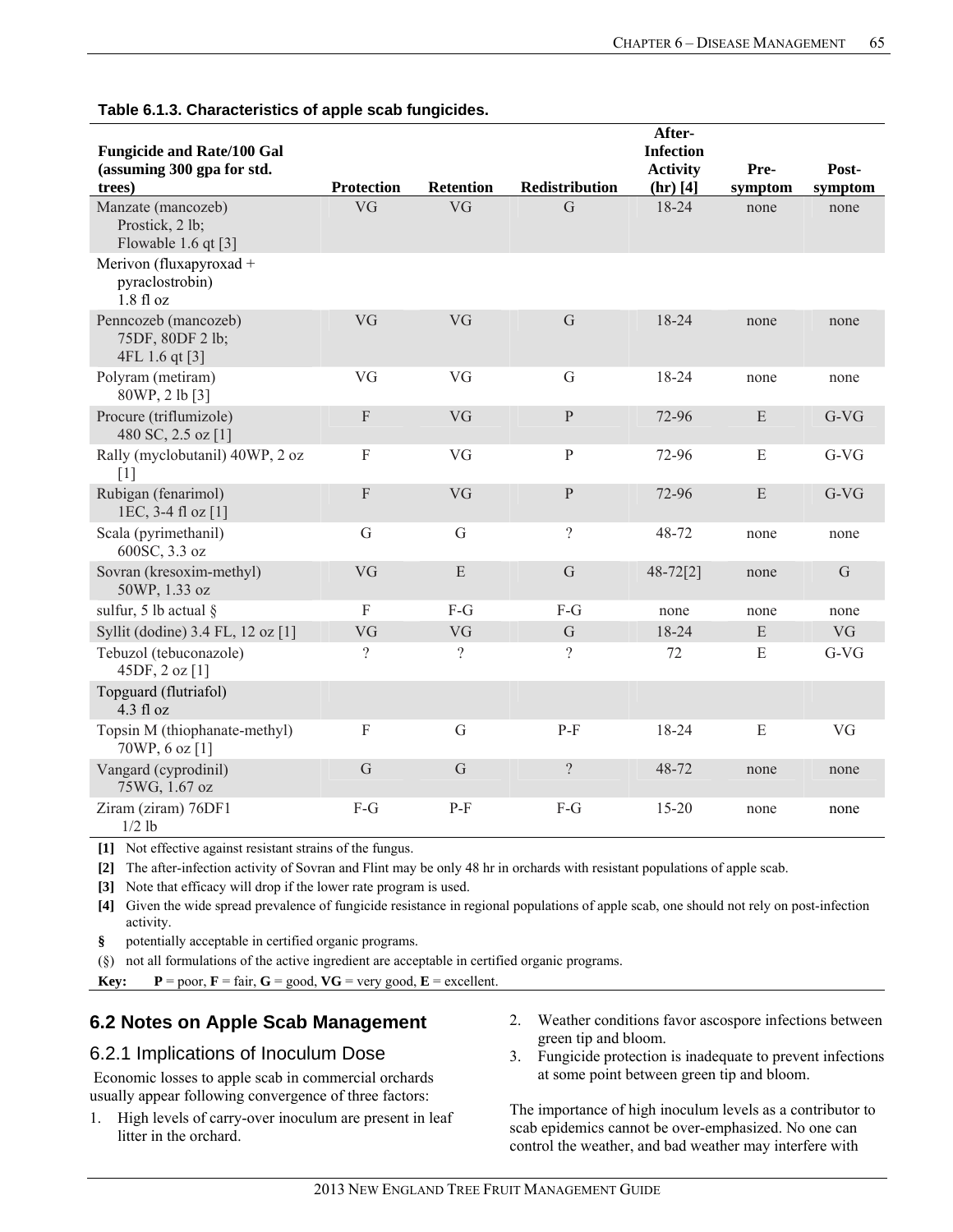fungicide applications. However, several methods are available for reducing inoculum in orchards. Any one of these methods can reduce inoculum by at least 70%, thereby converting high-inoculum orchards into moderate or low-inoculum orchards. Using one of these inoculum reduction strategies does not eliminate the need for fungicide protection beginning at green tip, but it reduces risks of control failures in bad scab years.

# 6.2.2 Orchard Sanitation for High-Inoculum Orchards**.**

The inoculum dose in overwintering leaves can be reduced by using any one of the following methods:

- a) Apply 40 lb/A of urea fertilizer (mixed in 100 gal of water/A) sometime after winter but before bud break. Urea softens senescent and fallen leaves and stimulates their microbial breakdown, promoting faster removal by earthworms that feed on them. It may also directly suppress ascospore formation. Treat the entire orchard, including the ground cover in the row middles. Apply the spray using either an air blast sprayer with the upper nozzles turned off or a boom sprayer set up to spray both under the trees and the row middles. Reduce subsequent nitrogen fertilizer rates by the amount of N applied under the drip line of the tree rows. Ignore the amount of N applied to the row middles, as the ground cover will use this.
- b) Shred overwintering leaves using a flail mower set low enough to contact the fallen leaves. Leaves must be raked or blown from under trees, or the mower must be offset to reach them. Shredded leaves decay more quickly; flail-mowing leaves in spring disorients many of the leaf pieces so they eject ascospores toward the soil instead of up into the air. Prunings can be chopped at the same time. However, the low mower settings required to effectively shred leaves may leave row middles so denuded as to be slippery or muddy at the time when early fungicide sprays are needed.
- c) Apply 2.5 ton/A of lime in early winter after leaves have fallen from trees. Lime raises the pH of fallen leaves enough to increase the rate of microbial breakdown of the fallen leaves.

# 6.2.3 Determining Inoculum Levels in **Orchards**

In research trials, the first fungicide spray for apple scab has been safely delayed until as late as tight cluster in orchards where scab was very well controlled throughout the previous season and the predicted ascospore dose (PAD) was therefore very low. To apply this option, an assessment of foliar scab must be made as close as possible to the time of leaf fall in autumn since late leaf infections can be an important source of inoculum for the following season. It is not safe to assume that there were few or no infections in an orchard based on casual observations during harvest or late sprays. Even packout evaluations of scab do not adequately

estimate the scab present in an orchard. If a grower is going to take advantage of low-inoculum and delay the first fungicide, it is critical that the amount of scab be measured using the method that has been shown to measure the amount of inoculum that is in the block the next spring.

# *6.2.3.1 PAD Sampling Directions*

**STEP 1:** Assess the orchard for leaf scab after harvest but before leaf-fall:

- **Examine 10 trees** selected randomly from the entire orchard (usually every nth tree; e.g., in an orchard with 1000 trees, examine every 100th tree).
- On trees that are **9 to 12 ft. tall, examine 10 extension shoots on 10 trees selected throughout the block.** For example, in a 1000 tree block, examine every  $100<sup>th</sup>$ tree; in a 500 tree block, examine every  $50<sup>th</sup>$  tree.
- Shoot extensions should be selected randomly from high, low, exterior, and interior parts of the tree canopy. If sucker shoots are present, randomly select one sucker shoot.
- On trees approximately **6 ft. tall, examine 5 extension shoots/tree on 20 trees** if the tree size and shape provide an adequate sampling of the canopy.
- For very high density plantings with trees **3 to 6 ft. tall and sparse canopy, examine 2 extension shoots/tree on 50 trees**.
- On each extension shoot, examine the upper and lower surface of each leaf. Record the **number of scabbed leaves**. If a lesion or spot is doubtful, it should be considered a scab lesion and the leaf should be counted as a scabbed leaf.
- Total the **number** of scabbed leaves you have recorded and use Figure 6.1.1 or Figure 6.1.2 to determine if further sampling is necessary, or whether the sample size is sufficient to predict the "scab-risk" of the orchard.

**STEP 2**: If sanitation practices will **NOT** be considered, refer to Figure 6.2.1. If sanitation practices will be considered, refer to Figure 6.2.2.

Limit this strategy to small or moderately-tall trees on semidwarfing rootstock*. Old blocks of standard trees should not be candidates for this delayed-spray approach.* In addition, *this strategy is risky for orchards where apple scab is resistant to dodine and SI fungicides* because no fungicides with pre-symptom activity will be available to compensate for any errors. The green tip spray should never be omitted in orchards where PAD assessments were not completed the previous autumn.

# 6.2.4 Determining Scab Infection Periods.

The Revised Mills Table (Table 6.2.1) shows the minimum duration of wetting required at various temperatures for initiation of apple scab infections. Both ascospores and conidia infect at similar rates when tested at equivalent temperatures and inoculum doses. Therefore, a single set of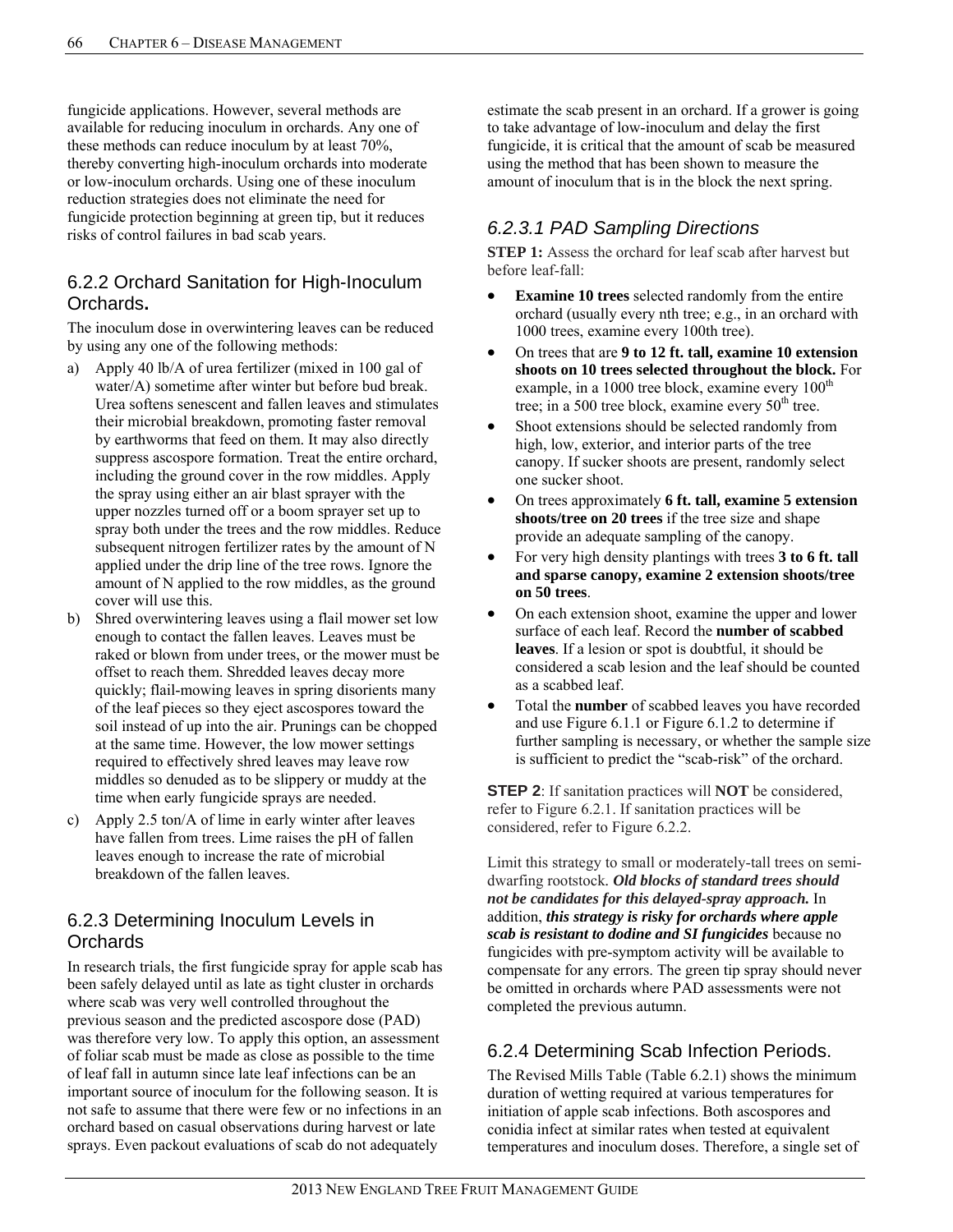

## **Figure 6.2.1. Sequential sampling chart for determining level of scab risk in an orchard block. Use this chart if sanitation practices will NOT be considered.**

conditions can be used for determining minimum wetting requirements for both primary and secondary infections.

Longer wetting at any given temperature often causes more disease, and a 2- to 6-fold increase in severity generally results when wetting is extended beyond the minimum times specified in the table. Also, inoculum doses are generally much lower for ascospores than for conidia, so the severity of infection at any given combination of temperature and wetting duration is usually greater when secondary inoculum is present, as compared with early in the season, when only ascospores are present.

# 6.2.5 Day vs. Night Release of Ascospores.

Extensive research has shown that under most circumstances, over 95% of the available ascospores are not released until after sunrise when rain begins after sunset. Thus, it is often safe to assume that in low inoculum orchards (as defined above) primary infection periods begin at dawn when rain begins at night. This assumes that the low percentage of night-released ascospores, coupled with

the already low seasonal "crop" of ascospores at lowinoculum sites, is insignificant. However, secondary spores (conidia) are not affected by light or darkness. Therefore, DO NOT ignore wetting hours during darkness if scab infections have already been observed in the orchard or if you are not certain of excellent control for all previous infection periods.

# 6.2.6 Seasonal Ascospore Maturity and Discharge.

Ascospore maturity is estimated from degree-day accumulations. Degree-days should be recorded from the date when 50% of the fruit buds on McIntosh trees are between silver tip and green tip. The base temperature for degree-day accumulation is 32° F; thus, if the average temperature (high plus low divided by two) for a given day is 50° F, ascospores at various degree-day accumulations is given in Table 6.2.2. The table also lists the "90% confidence interval" for the estimated maturity.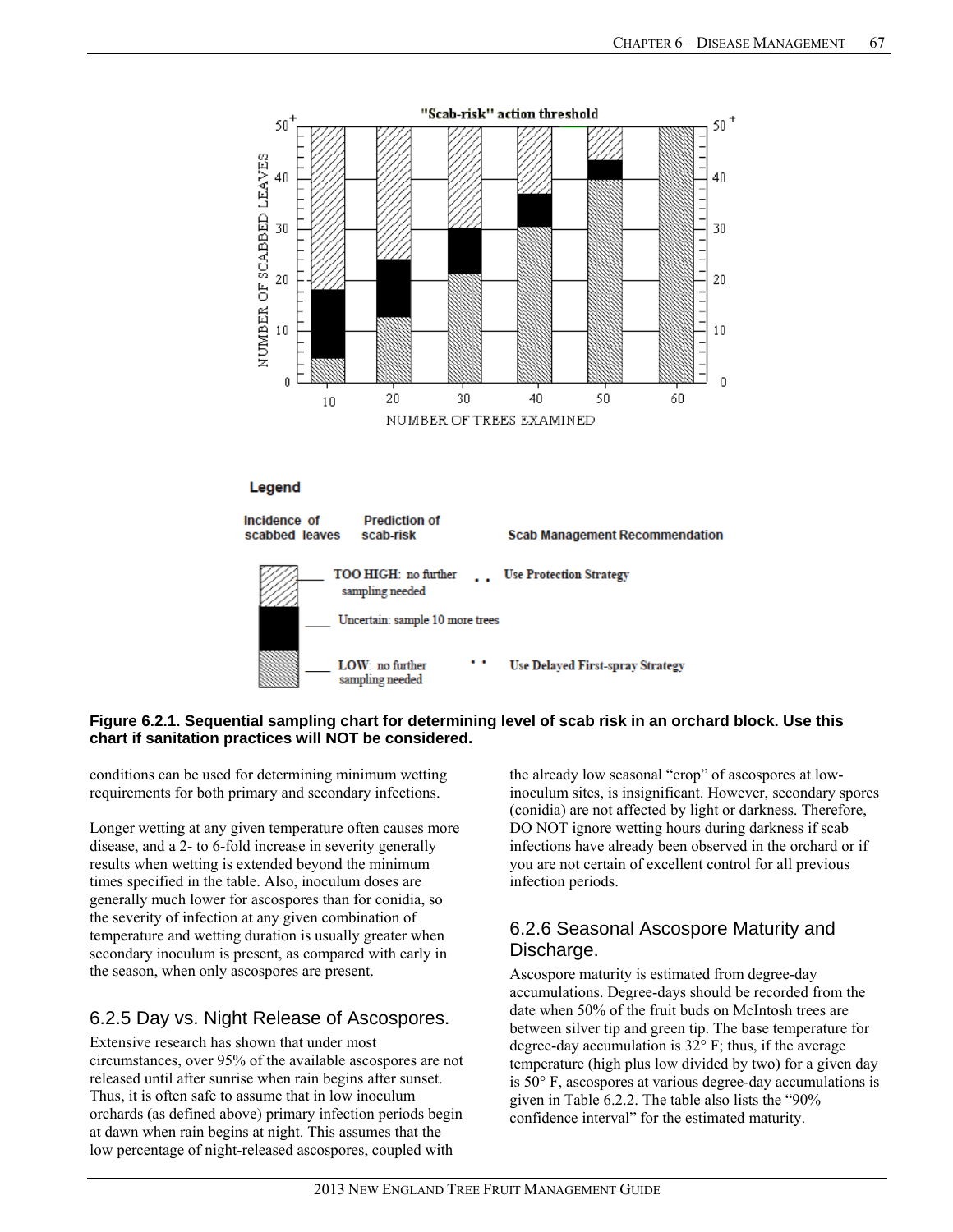To determine when the ascospore supply is exhausted according to the model, use the following rule: After the cumulative percentage of matured ascospores reaches 95% (740 accumulated degree-days), the season's supply of ascospores will be depleted after "favorable" rain (daytime rain of more than 0.10 inches with temperatures greater than  $50^{\circ}$  F).

During extended dry periods, ascospore development may stop. It is estimated that after seven days of dry weather, there is no further ascospore development until at least 0.1 in. of rain falls, at which point development resumes. However, tree development continues, meaning that in years with a dry spring, ascospores may be available for some period of time after fruit set.

The model is useful for describing the beginning, peak, and end of ascospore maturation in general terms, but unusual weather conditions may contribute to significant ascospore discharges earlier than or later than the model predicts. Note that the model uses 90% confidence limits to bracket ascospore maturity estimates. For example, at 740 DD, there is a 90% chance that the proportion of matured ascospores is somewhere between 79-99%. For any model prediction, there is also a 10% chance that actual ascospore maturity will be outside of the confidence limits due to unusually advanced or retarded spore maturity. Orchard Radar and NEWA estimate ascospore maturity for specific locations.



**Figure 6.2.2. Sequential sampling chart for determining level of scab risk in an orchard block when sanitation practices will be considered.**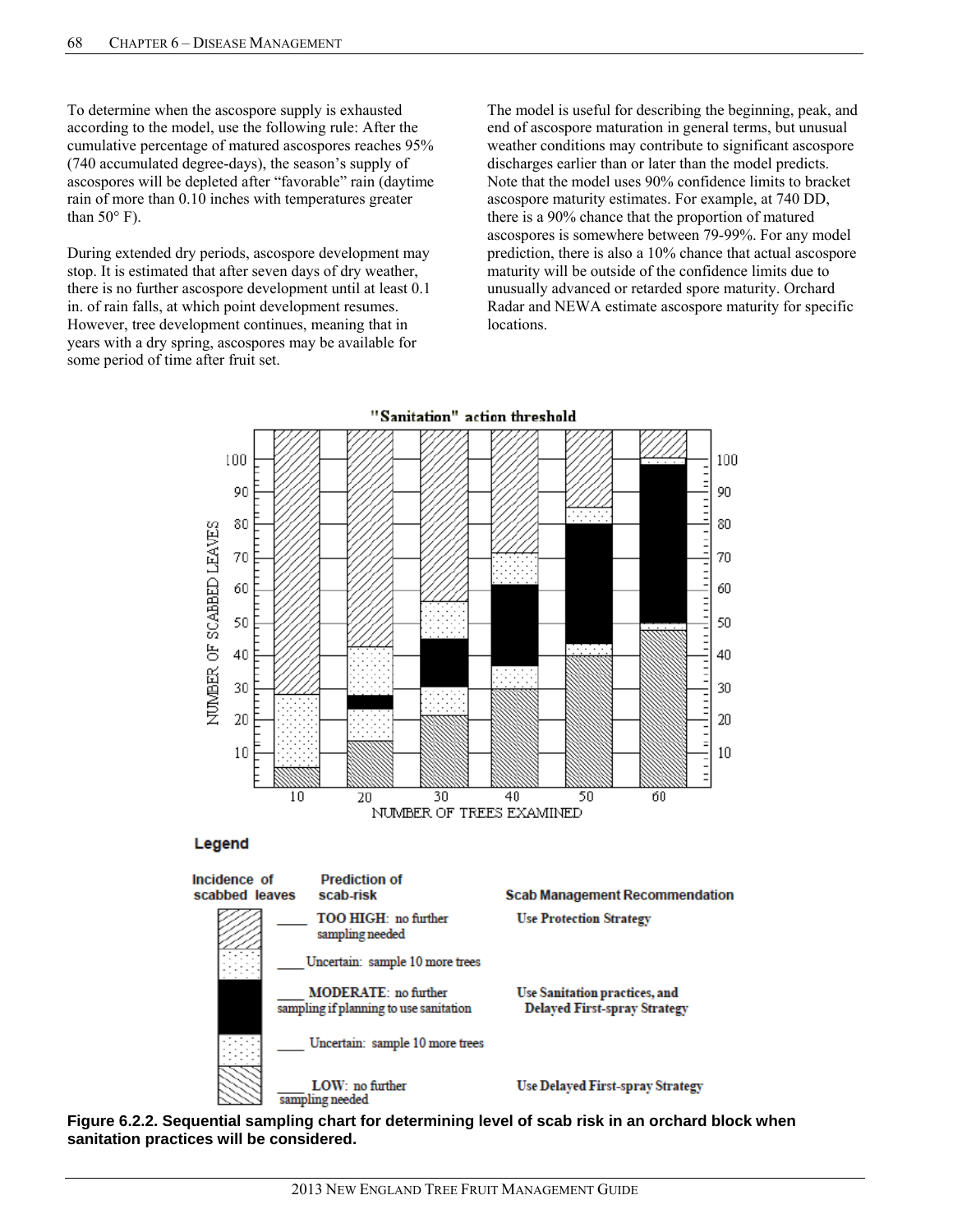| Temperature ('F) | Hours [1] | <b>Lesions Appearance (days)</b> [2] |
|------------------|-----------|--------------------------------------|
| 34               | 41        |                                      |
| 36               | 35        |                                      |
| 37               | 30        |                                      |
| 39               | 28        |                                      |
| 41               | 21        |                                      |
| 43               | 18        | 17                                   |
| 45               | 15        | 17                                   |
| 46               | 13        | $17\,$                               |
| 48               | 12        | 17                                   |
| 50               | 11        | 16                                   |
| 52               | 9         | 15                                   |
| $54 - 56$        | $\,8\,$   | 14                                   |
| $57 - 59$        | 7         | $12 - 13$                            |
| $61 - 75$        | 6         | $9 - 10$                             |
| 77               | 8         |                                      |
| 79               | 11        |                                      |

**Table 6.2.1. Revised Mills Table. Approx. hours of wetting necessary to produce primary apple scab infections, and approx. number of days required for lesions to appear, at different average temperatures.** 

[1] Refer to Notes on Apple Scab Management for computing wetting intervals for primary infection when rain begins at night in lowinoculum orchards. Data of MacHardy & Gadoury (1989); and Stensvand, Gadoury, & Seem (1997).

[2] Number of days required for lesions to appear after infection has been initiated. No further wetting is required. Additional days may be required if conditions are unfavorable for lesion development (prolonged periods above 80° F or very dry weather).

| Table 6.2.2. Cumulative percentage of ascospores matured at various degree-day (base 32°F) |
|--------------------------------------------------------------------------------------------|
| accumulations.                                                                             |

| Degree-days [1] | Cumulative ascospores matured $(\% )$ | 90% Confidence interval for estimate<br>$[2]$ |
|-----------------|---------------------------------------|-----------------------------------------------|
| 35              |                                       | $0 - 7$                                       |
| 110             | 3                                     | $0 - 14$                                      |
| 145             |                                       | $1 - 19$                                      |
| 215             | 10                                    | $2 - 32$                                      |
| 325             | 25                                    | $7 - 55$                                      |
| 450             | 50                                    | $21 - 80$                                     |
| 575             | 75                                    | $46 - 94$                                     |
| 685             | 90                                    | $69 - 98$                                     |
| 740             | 95                                    | 79-99                                         |
| 790             | 97                                    | $86 - 100$                                    |
| 865             | 99                                    | 93-100                                        |

[1] Degree-days should be recorded from the date when 50% of McIntosh fruit buds are between silver tip and green tip. The base temperature for degree-day accumulation is 32° F. Data of Gadoury & MacHardy, 1982.

[2] The width of the 90% confidence interval is a statistical measure of the precision of estimated maturity. It is the range within which the estimate should fall 90% of the time.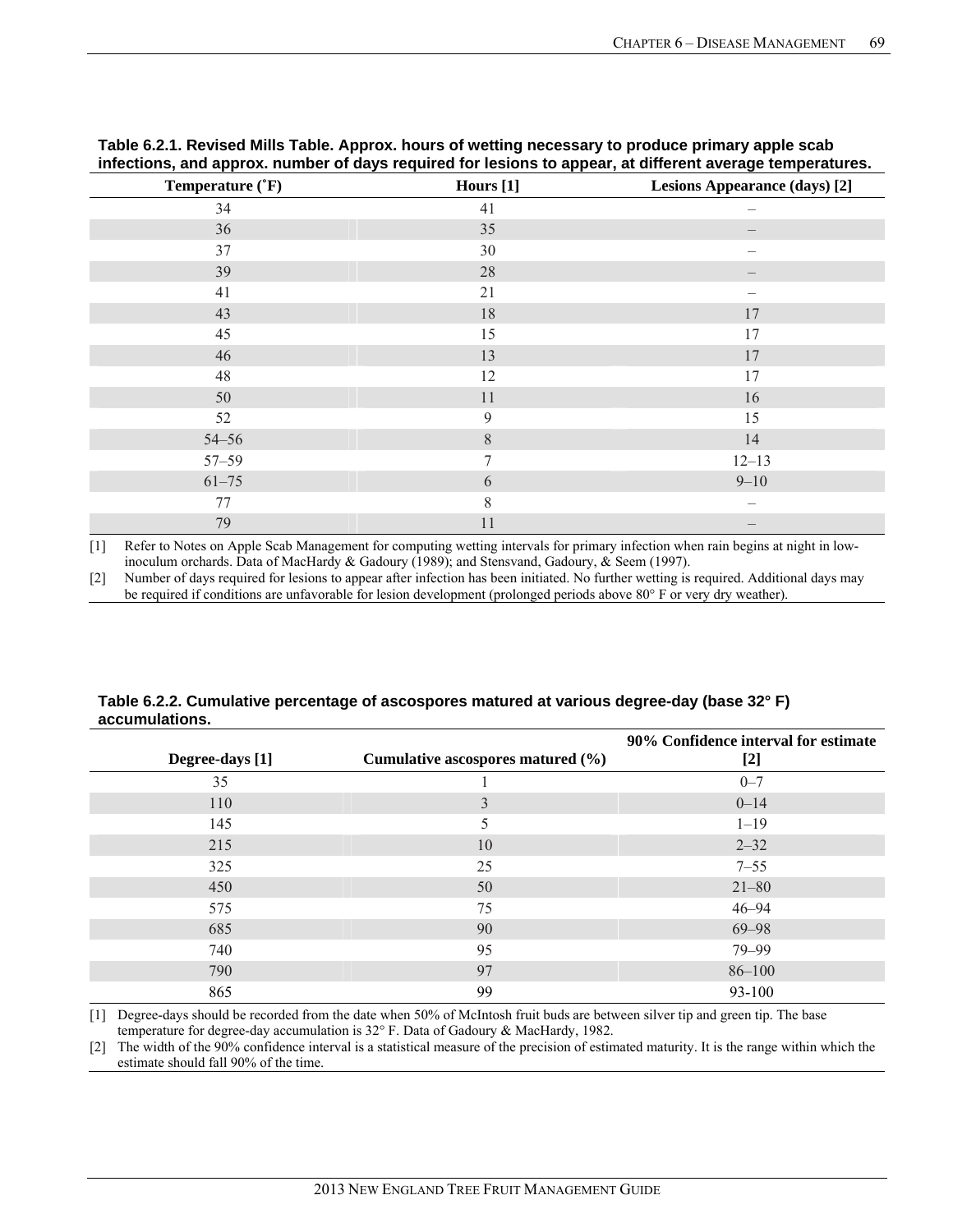|                                                   |                                    |                          |                          |                   | Control of               |                          |                          |                          |                          |                          |                          |                          |
|---------------------------------------------------|------------------------------------|--------------------------|--------------------------|-------------------|--------------------------|--------------------------|--------------------------|--------------------------|--------------------------|--------------------------|--------------------------|--------------------------|
|                                                   | Fungicide                          |                          | Registered for use on:   |                   | <b>Brown Rot</b>         |                          | <b>Cherry</b>            | Peach                    |                          |                          |                          |                          |
|                                                   | Family/FRAC                        |                          |                          |                   |                          | <b>Blossom</b>           | Fruit                    | Leaf                     | Powdery                  | <b>Black</b>             | Leaf                     | Peach                    |
| Fungicide                                         | codet                              | Apricot                  | <b>Cherry</b>            | Peach             | Plum                     | <b>Blight</b>            | Rot                      | <b>Spot</b>              | <b>Mildew</b>            | Knot                     | Curl                     | Scab                     |
| Abound [a]                                        | Strobilurin(QoI)/<br>11            | $^{+}$                   | $^{+}$                   | $\qquad \qquad +$ | $^{+}$                   | 3                        | $\overline{3}$           | $\overline{3}$           | $\overline{4}$           |                          |                          | $\overline{3}$           |
| Applause 720 [f]                                  | Chloronitrile/M5                   | $+$                      | $+$                      | $+$               | $\qquad \qquad +$        |                          | $\overline{\phantom{0}}$ | 4[g]                     | $\boldsymbol{0}$         | 4[g]                     | 4[g]                     | 4[g]                     |
| Bravo [f]                                         | Chloronitrile/M5                   | $^{+}$                   | $\qquad \qquad +$        | $^{+}$            | $\qquad \qquad +$        | 3                        |                          | 4[g]                     | $\boldsymbol{0}$         | 4[g]                     | 4[g]                     | 4[g]                     |
| Captan[d]                                         | Phthalimides/M4                    | $^{+}$                   | $^{+}$                   | $^{+}$            | $\! + \!\!\!\!$          | 3                        | $2 - 3$                  | 3                        | $\boldsymbol{0}$         | 3                        |                          | 3                        |
| Copper $\S [e]$                                   | Inorganic/M2                       | $^{+}$                   | $^{+}$                   | $^{+}$            | $+$                      | $\frac{1}{1}$            | $\overline{\phantom{0}}$ | $\overline{3}$           | $\overline{2}$           | $\mathbf{1}$             | $\overline{3}$           | $\overline{\phantom{0}}$ |
| Echo [f]                                          | Chloronitrile/M5                   | $^{+}$                   | $^{+}$                   | $^{+}$            | $^{+}$                   | 3                        |                          | 4[g]                     | $\boldsymbol{0}$         | $\overline{\phantom{0}}$ | 4[g]                     | 4[g]                     |
| Elevate                                           | Hydroxyanilide/<br>17              | $+$                      | $^{+}$                   | $^{+}$            | $^+$                     | 3                        | $\overline{2}$           | $\overline{\phantom{0}}$ | $\overline{\phantom{0}}$ | $\overline{\phantom{0}}$ | $\overline{\phantom{m}}$ |                          |
| Elite                                             | $DMI$ (SI)/3                       | $\overline{\phantom{0}}$ | $\qquad \qquad +$        | $\qquad \qquad +$ | $\overline{\phantom{0}}$ | 4[h]                     | 4[h]                     | 3[h]                     | 3                        | $\overline{0}$           |                          | $\overline{\phantom{0}}$ |
| Equus 720 [f]                                     | Chloronitrile/M5                   | $+$                      | $\qquad \qquad +$        | $^{+}$            | $^+$                     | $\overline{3}$           | $\overline{\phantom{0}}$ | 4[g]                     | $\boldsymbol{0}$         | 4[g]                     | 4[g]                     | 4[g]                     |
| Ferbam                                            | Dithiocarbamate/<br>M <sub>3</sub> |                          | $^{+}$                   | $^{+}$            | $\overline{\phantom{0}}$ | $\overline{\phantom{0}}$ | $\overline{2}$           | $\overline{c}$           | $\boldsymbol{0}$         |                          | $\overline{4}$           | 1                        |
| Gem                                               | Strobilurin(OoI)/<br>11            | $\qquad \qquad +$        | $\qquad \qquad +$        | $^+$              | $^+$                     | $\qquad \qquad$          | $\equiv$                 | $\overline{\mathbf{3}}$  | $\overline{4}$           |                          | $\overline{\phantom{0}}$ | 3                        |
| Indar                                             | DMI(SI)/3                          | $+$                      | $\qquad \qquad +$        | $\qquad \qquad +$ |                          | 4[h]                     | 4[h]                     | 3[h]                     | 3                        |                          | $\overline{\phantom{0}}$ | 3                        |
| Pristine                                          | Strobilurin(OoI)/<br>11            | $\qquad \qquad +$        | $^{+}$                   | $\qquad \qquad +$ | $^+$                     | $\overline{4}$           | $\overline{4}$           | $\overline{4}$           | $\overline{4}$           | $\overline{\phantom{0}}$ |                          |                          |
| Ouash                                             | DMI(SI)/3                          | $+$                      | $+$                      | $^{+}$            | $^{+}$                   | $\overline{4}$           | $\overline{4}$           | $\equiv$                 | $\overline{3}$           | $\overline{\phantom{0}}$ | $\overline{\phantom{0}}$ |                          |
| Rally                                             | DMI(SI)/3                          | $^{+}$                   | $\qquad \qquad +$        | $^{+}$            | $\qquad \qquad +$        | 2[h]                     | 1[h]                     | 4[h]                     | $\overline{4}$           | $\qquad \qquad -$        | $\Rightarrow$            |                          |
| Rovral,<br>Iprodione                              | Dicarboximide/2                    | $+$                      | $+$                      | $+$               | $^{+}$                   | $\overline{4}$           | $\overline{\phantom{0}}$ | $\overline{2}$           | $\overline{0}$           | $\overline{\phantom{0}}$ | $\overline{\phantom{0}}$ |                          |
| Scala                                             | Anilino-<br>pyrimidines/9          | $\qquad \qquad +$        | $\overline{\phantom{0}}$ | $^+$              | $^+$                     | 3                        | $\mathbf{1}$             |                          | $\overline{\phantom{0}}$ |                          |                          |                          |
| Sulfur §                                          | Inorganic/M2                       | $^{+}$                   | $\qquad \qquad +$        | $^{+}$            | $+$                      | $\overline{c}$           | $\mathbf{1}$             | 1                        | $\overline{2}$           | $\mathbf{0}$             |                          | 3                        |
| Syllit                                            | Guanidine/M7                       | $\qquad \qquad$          | $^+$                     | $^+$              | $\equiv$                 | $\overline{\phantom{0}}$ | 1[g]                     | $\overline{2}$           | $\boldsymbol{0}$         | $\overline{\phantom{0}}$ |                          | $\overline{\phantom{0}}$ |
| Tebuzol [j]                                       | DMI(SI)/3                          | $\qquad \qquad$          | $^{+}$                   | $^{+}$            | $\qquad \qquad$          | 4[h]                     | 4[h]                     | 3[h]                     | $\mathfrak{Z}$           | $\overline{0}$           | $\qquad \qquad$          | $\overline{\phantom{0}}$ |
| Thiram [k]                                        | Dithiocarbamate/<br>M <sub>3</sub> |                          |                          | $^+$              |                          | $\mathbf{1}$             | $\mathbf{1}$             | $\qquad \qquad -$        | $\overline{\phantom{0}}$ |                          | 3                        | $\overline{3}$           |
| Tilt                                              | DMI(SI)/3                          | $\qquad \qquad +$        | $^{+}$                   | $\qquad \qquad +$ | $\! + \!\!\!\!$          | 4[h]                     | 4[g]<br>[h]              | 3[h]                     | 3                        |                          |                          |                          |
| Topsin M,<br>Thiophanate-<br>methyl, T-<br>methyl | Benzimidazole/1                    | $^{+}$                   | $^{+}$                   | $^{+}$            | $^+$                     | $-[b]$                   | $-[b]$                   | $-[b]$                   | $\overline{2}$           | $\overline{2}$           | $\qquad \qquad$          | 3[b]                     |
| Vangard                                           | Anilino-<br>pyrimidines/9          | $^{+}$                   | $+/-$                    | $+$               | $^{+}$                   | 3                        |                          |                          |                          |                          |                          |                          |
| Ziram                                             | Dithiocarbamate/<br>M <sub>3</sub> | $^{+}$                   | $^{+}$                   | $^{+}$            |                          | $\overline{2}$           | 1                        | $\overline{2}$           |                          |                          | 3                        | $\overline{2}$           |

#### **Table 6.2.3. Activity spectrum of stone fruit fungicides.**

**Key to Control Ratings:**  $\_\_$  = does not apply, ?=unknown,  $\mathbf{0} = \text{none}$ ,  $\mathbf{1} = \text{slight}$ ;  $\mathbf{2} = \text{fair}$ ;  $\mathbf{3} = \text{good}$ ;  $\mathbf{4} = \text{excellent}$ .

[a] Abound extremely phytotoxic to certain apple varieties. DO NOT spray Abound where spray drift may reach apple trees; do not spray when conditions favor drift beyond intended area of application; do not use spray equipment to spray apple trees that previously had been used to spray Abound.

[b] Because of widespread resistance to thiophanate-methyl in NY, these fungicides are NOT recommended for brown rot control.

[c] Do not use on tart cherry.

[d] Do not use on sweet cherry. Some captan products (more recent labels) have a 24-hr REI.

[e] Leaf injury may occur on Schmidt, Emperor Francis, and Giant sweet cherry varieties from sprays applied between petal fall and harvest. Injury may occur on 'Stanley' or Japanese-type plums if applied repeatedly early season.

[f] See special requirements for eye protection for 7 days after application.

[g] Significant timing or crop restrictions; check label.

- [h] May fail to provide brown rot and/or leaf spot control in orchards where pathogens have developed resistance.
- [i] Efficacy estimated based on individual performance of component active ingredients, Elite and Flint.
- [j] Only the 45 DF formulation labeled for peaches.

[k] Only the Thiram Granuflo formulation labeled for peaches.

§ Potentially acceptable in certified organic programs. However not all formulations of the active ingredient are acceptable in certified organic programs.

‡ The Fungicide Resistance Action Committee (FRAC: http://www.frac.info/frac/index.htm) is an organization committed to prolonging the effectiveness of fungicides at risk for resistant development and to minimizing crop loss due to resistance development. With the exception of lettered codes, fungicides with the same FRAC code have a similar chemistry (modes of action) and the propensity for cross-resistance development.